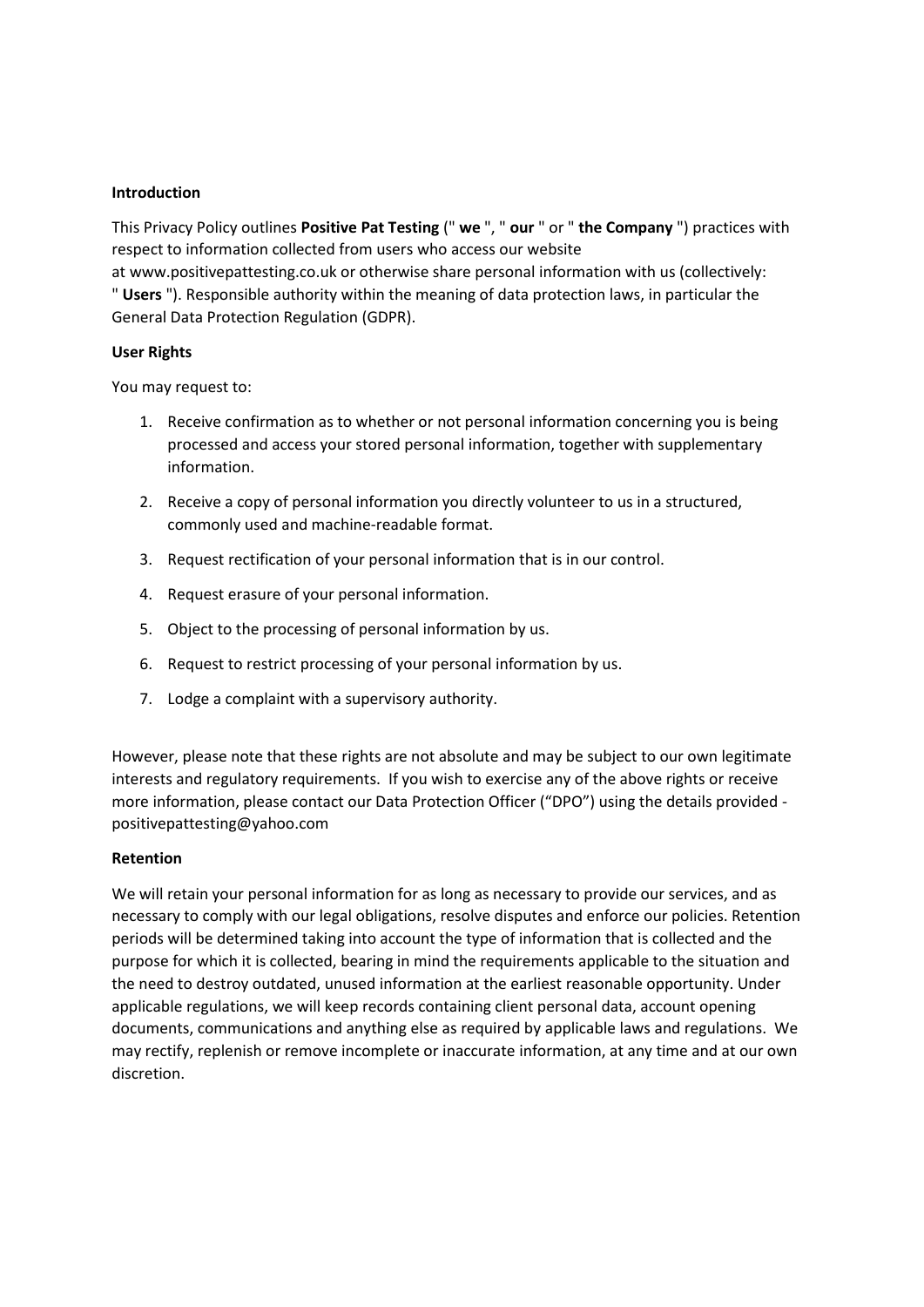# **Grounds for data collection**

Processing of your personal information (i.e. any information which may potentially allow your identification through reasonable means; hereinafter " **Personal Information** ") is necessary for the performance of our contractual obligations towards you and providing you with our services, to protect our legitimate interests and for compliance with legal and financial regulatory obligations to which we are subject. When you use the Site, you consent to the collection, storage, use, disclosure and other uses of your Personal Information as described in this Privacy Policy. We encourage our Users to carefully read the Privacy Policy and use it to make informed decisions.

**What information do we collect?** We collect two types of data and information from Users.

The first type of information is unidentified and non-identifiable information pertaining to a User(s), which may be made available or gathered via your use of the Site (" **Non-personal Information** "). We are not aware of the identity of a User from which the Non-personal Information was collected. Non-personal Information which is being collected may include your aggregated usage information and technical information transmitted by your device, including certain software and hardware information (e.g. the type of browser and operating system your device uses, language preference, access time, etc.) in order to enhance the functionality of our Site. We may also collect information on your activity on the Site (e.g. pages viewed, online browsing, clicks, actions, etc.).

The second type of information **Personal Information** , which is individually identifiable information, namely information that identifies an individual or may with reasonable effort identify an individual. Such information includes:

- Device Information: We collect Personal Information from your device. Such information includes geolocation data, IP address, unique identifiers (e.g. MAC address and UUID) and other information which relates to your activity through the Site.
- Registration information: When you register with our Site you will be asked to provide us certain details such as: full name; email or physical address, and other information.

## **How do we receive information about you?**

We receive your Personal Information from various sources:

- When you voluntarily provide us with your personal details in order to register on our Site;
- When you use or access our Site in connection with your use of our services;
- From third-party providers, services and public registers (for example, traffic analytics vendors).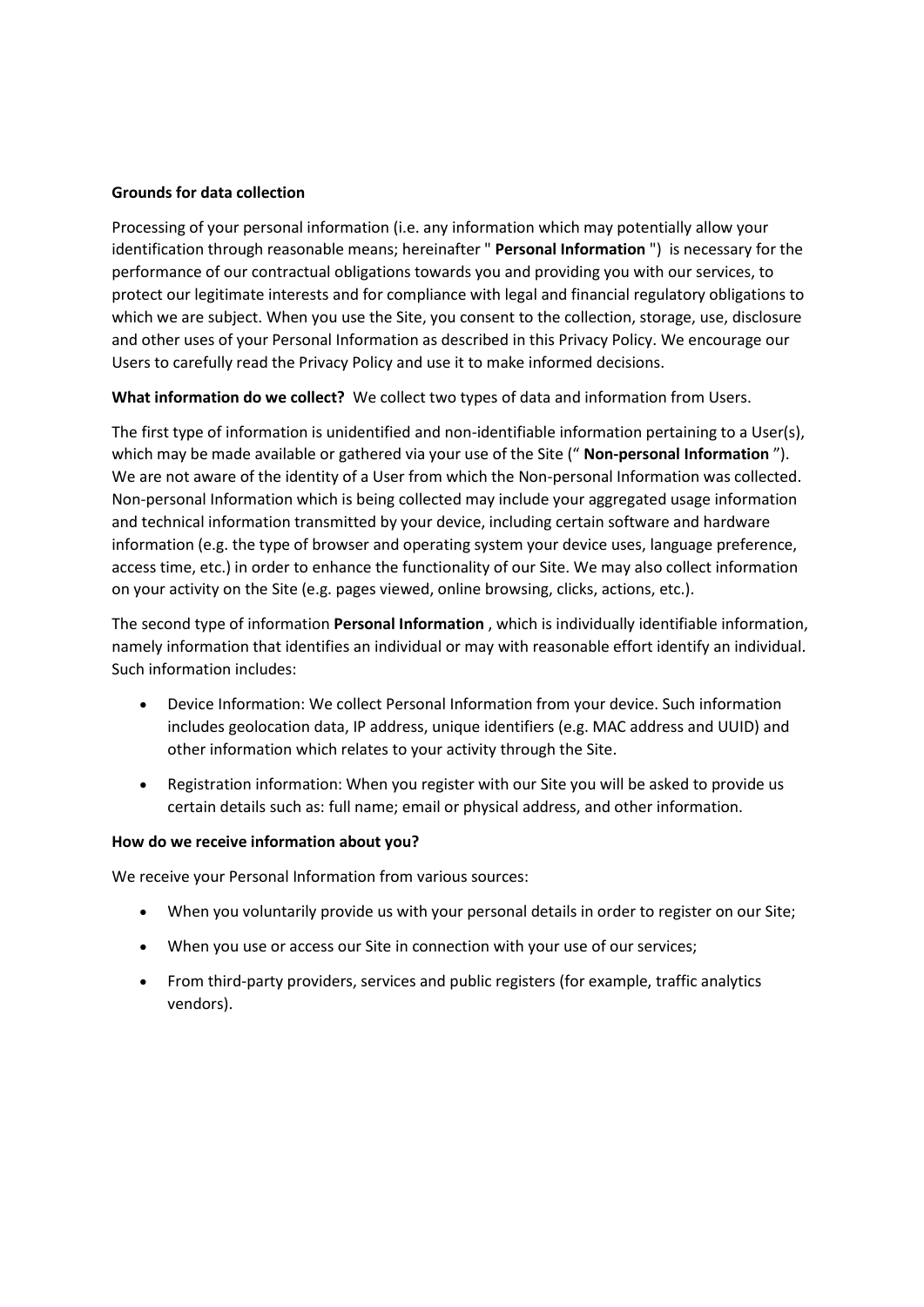## **How is the information used? With whom do we share the information?**

We do not rent, sell or share Users' information with third parties, except as described in this Privacy Policy. We may use the information for the following:

- Communicating with you sending you notices regarding our services, providing you with technical information and responding to any customer service issue you may have;
- To communicate with you and to keep you informed about our latest updates and services;
- To serve you advertisements when you use our Site (see more under "Advertisements");
- To market our websites and products (see more under "Marketing");
- For statistical and analytical purposes, intended to improve the Site.
- In addition to the different uses listed above, we may transfer or disclose Personal Information to our subsidiaries, affiliated companies and subcontractors.

In addition to the purposes listed in this Privacy Policy, we may share Personal Information with our trusted third-party providers, who may be located in different jurisdictions across the world, for any of the following purposes:

- Hosting and operating our Site;
- Godaddy.com
- Providing you with our services, including providing a personalised display of our Site;
- Storing and processing such information on our behalf;
- Serving you with advertisements and to assist us in evaluating the success of our advertising campaigns and help us retarget any of our users;
- Providing you with marketing offers and promotional materials related to our Site and services;
- Performing research, technical diagnostics or analytics;

We may also disclose information if we have good reason to believe that disclosure of such information is helpful or reasonably necessary to: (i) comply with any applicable law, regulation, legal process or governmental request; (ii) enforce our policies (including our Agreement), including investigations of potential violations thereof; (iii) investigate, detect, prevent or take action regarding illegal activities or other wrongdoing, suspected fraud or security issues; (iv) to establish or exercise our rights to defend against legal claims; (v) prevent harm to the rights, property or safety of us, our users, yourself or any third party; or (vi) for the purpose of collaborating with law enforcement agencies and/or in case we find it necessary in order to enforce intellectual property or other legal rights.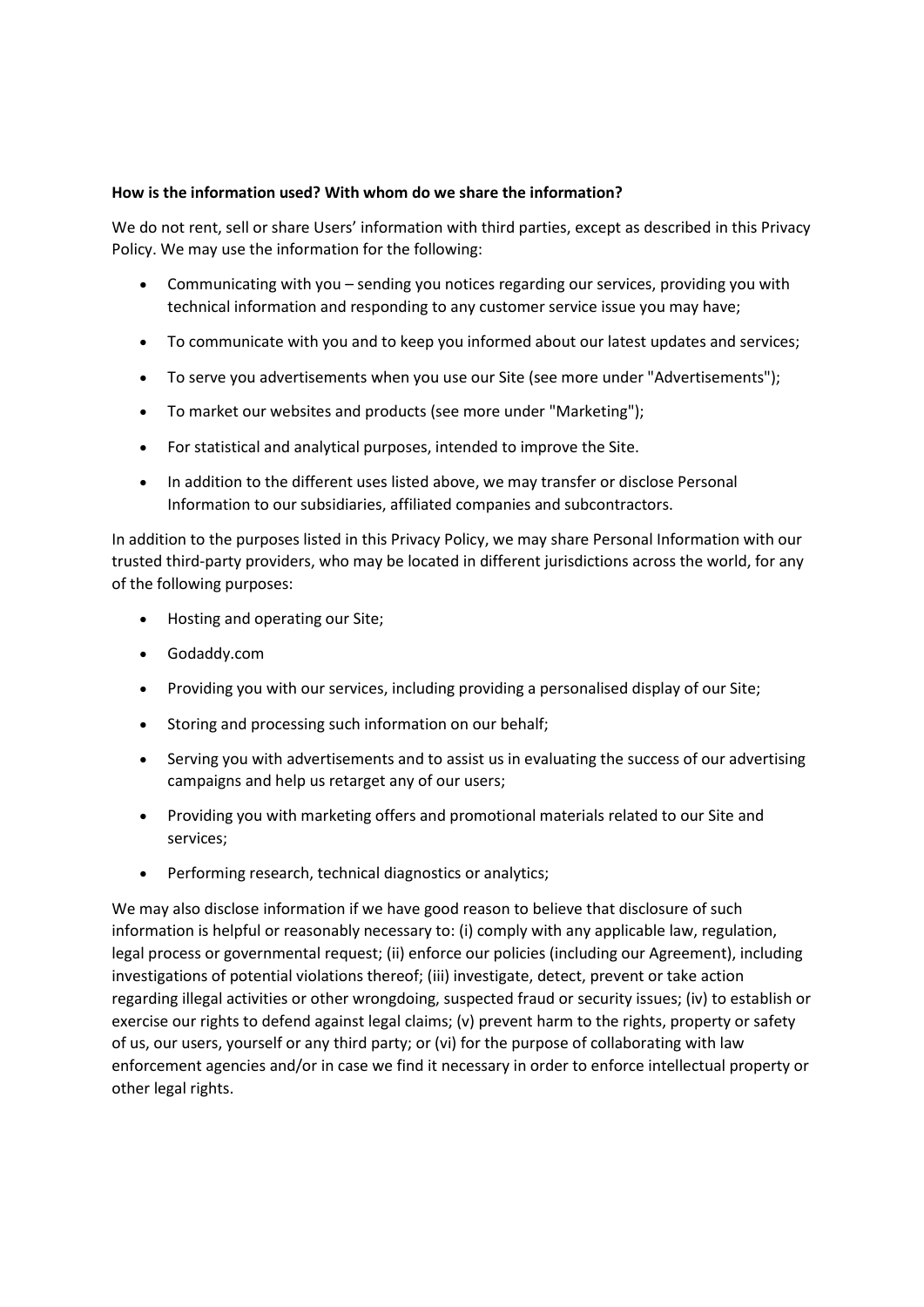#### **Cookies**

We and our trusted partners use cookies and other technologies in our related services, including when you visit our Site or access our services. A "cookie" is a small piece of information that a website assigns to your device while you are viewing a website. Cookies are very helpful and can be used for various different purposes. These purposes include allowing you to navigate between pages efficiently, enabling automatic activation of certain features, remembering your preferences and making the interaction between you and our Services quicker and easier.

Cookies are also used to help make sure that the advertisements you see are relevant to you and your interests and to compile statistical data on your use of our Services. The Site uses the following types of cookies:

**a. 'session cookies'** , which are stored only temporarily during a browsing session in order to allow normal use of the system and are deleted from your device when the browser is closed;

**b. 'persistent cookies** ', which are read only by the Site, saved on your computer for a fixed period and are not deleted when the browser is closed. Such cookies are used where we need to know who you are for repeat visits, for example to allow us to store your preferences for the next sign-in;

**c. 'third-party cookies'** , which are set by other online services who run content on the page you are viewing, for example by third-party analytics companies who monitor and analyse our web access.

Cookies do not contain any information that personally identifies you, but Personal Information that we store about you may be linked, by us, to the information stored in and obtained from cookies. You may remove the cookies by following the instructions of your device preferences; however, if you choose to disable cookies, some features of our Site may not operate properly and your online experience may be limited.

#### **Third-party collection of information**

Our policy only addresses the use and disclosure of information we collect from you. To the extent you disclose your information to other parties or sites throughout the internet, different rules may apply to their use or disclosure of the information you disclose to them. Accordingly, we encourage you to read the terms and conditions and privacy policy of each third party that you choose to disclose information to.

This Privacy Policy does not apply to the practices of companies that we do not own or control, nor to individuals whom we do not employ or manage, including any of the third parties which we may disclose information to as set out in this Privacy Policy.